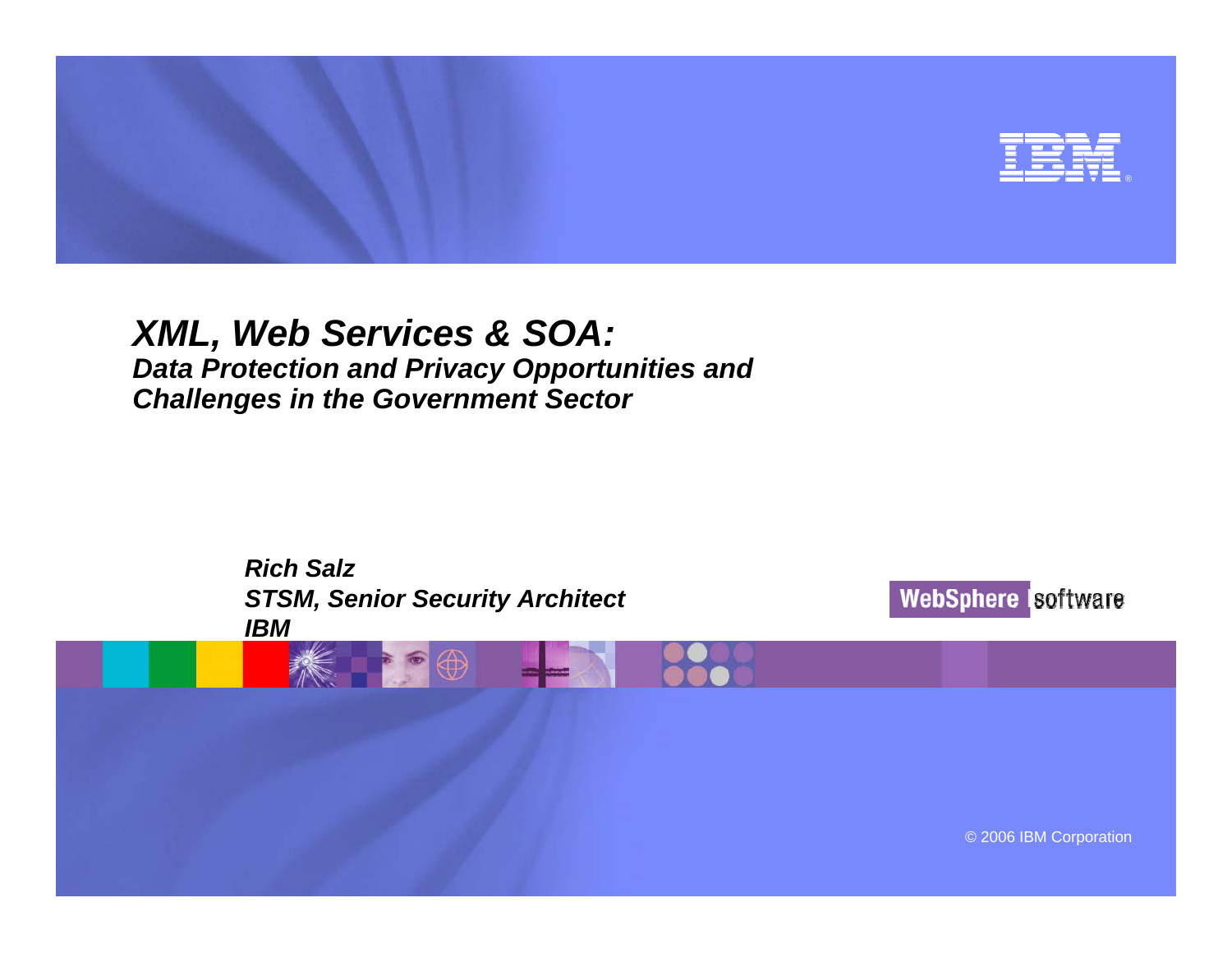

#### *Agenda*

- $\mathcal{C}$ XML and Web Services Impact on Security
- $\mathcal{L}_{\mathcal{A}}$ Security Underlies Government SOA Success
- $\mathcal{L}_{\mathcal{A}}$ Why SOA Security is a Concern
- $\mathcal{C}$ Major Categories of SOA Security Functions
- IBM Web Services Security and SOA  $\mathcal{L}_{\mathcal{A}}$
- $\mathcal{L}_{\mathcal{A}}$ WS-Trust, SAML, Access Control
- $\mathcal{C}$ The Need for Hardware-based XML Security
- $\mathcal{L}_{\mathcal{A}}$ XML Hardware Encourages Interoperability
- $\mathcal{L}_{\mathcal{A}}$ IBM SOA Appliances Overview
- $\mathcal{C}$ **Summary**

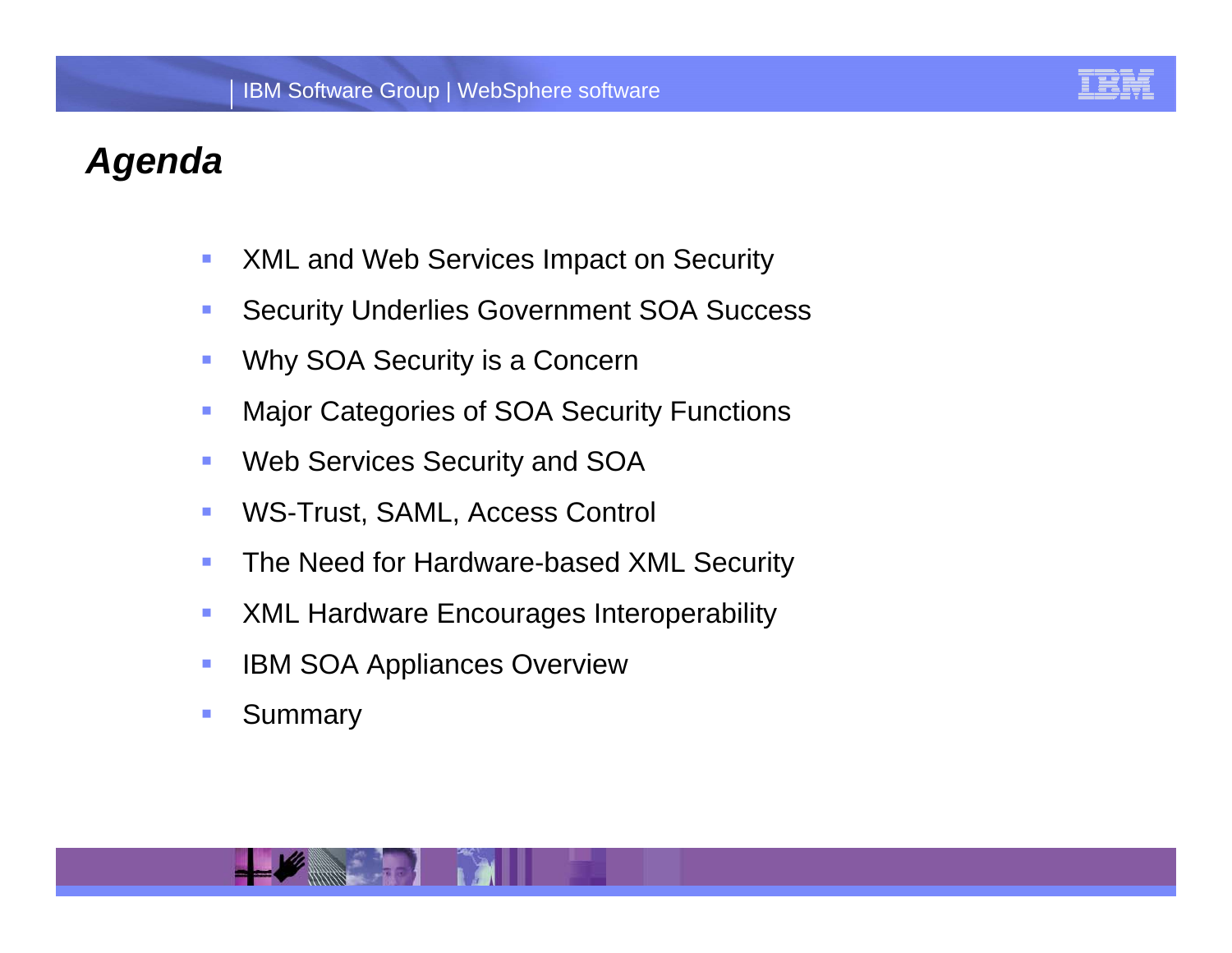

#### *XML and Web Services can Impact Security*

They help form the foundation of SOA, but bring new security obstacles:

- $\overline{\phantom{a}}$ Scalability: XML is bandwidth, CPU and memory intensive
- $\overline{\phantom{a}}$ Performance: some XML apps literally grind to a halt
- $\mathbb{R}^2$ Privacy: connecting systems never before connected
- Data Protection: clear text over HTTP with no inherent security  $\mathbb{R}^2$
- Integration: exposing Web services to legacy applications
- **Service Service** Standards are still in flux
- $\mathbb{R}^2$ Financial, technical and organizational challenge

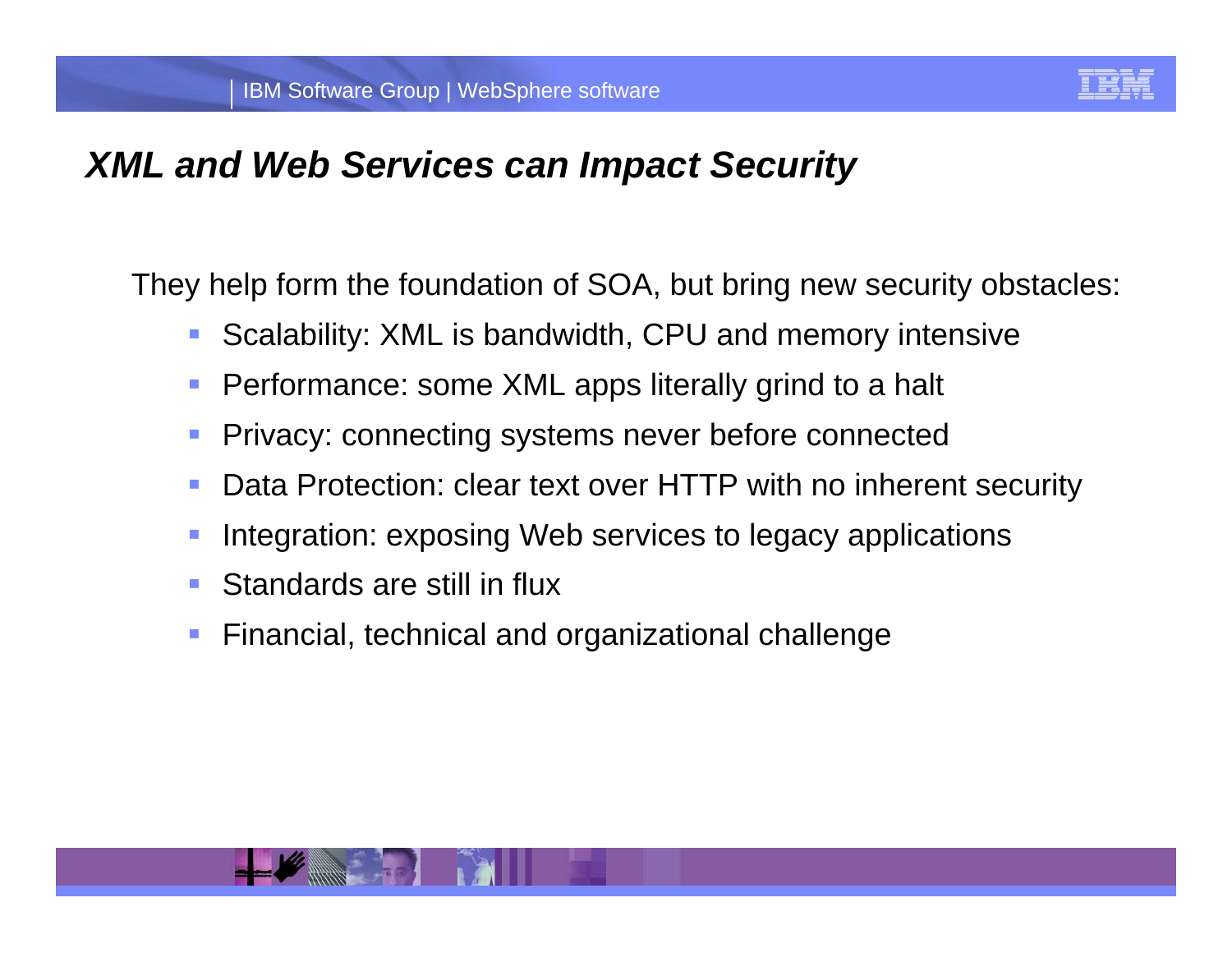

### *Government SOA*

- IP-based network data flow
- Internal access moving to external access
- Federal Enterprise Architecture (FEA) composed of interrelated 'reference models'
- eGov Initiatives built upon XML, Web services
	- Procurement, Supply Chain, etc.  $\bullet$
	- $\bullet$ Promote services re-use and consolidation
	- $\bullet$ Increased integration and communication
- Cross-domain services, information, identity sharing
- DOD Net-Centricity transformation

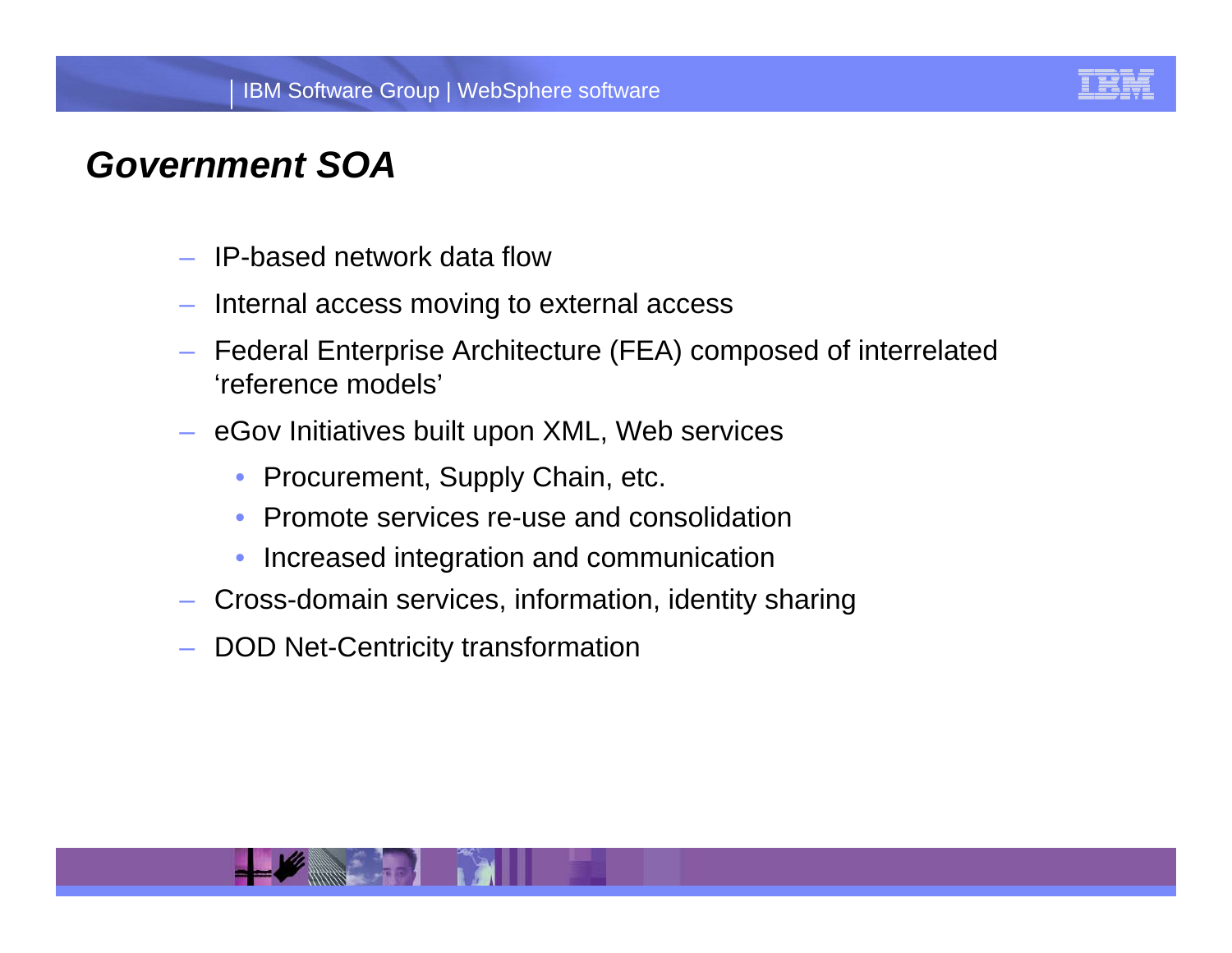

#### *Security Underlies Government's SOA Success*

- $\mathcal{L}_{\mathcal{A}}$ Shift to Message-Level Security
- $\mathcal{L}_{\mathcal{A}}$ Security standards: WS-Security, WS-Trust
- $\mathcal{L}_{\mathcal{A}}$ SAML & Federation - eAuthentication & eAuthorization certificates
- a. COTS products that support standards
- $\mathcal{C}$ DHS integration
- IB Integration<br>Iteentricity Phase II: Service eriented Eucien **Netcentricity Phase II: Service-oriented Fusion**
- Privacy, Integrity, ID management
- a. **PKI**
- П Right information to right people in timely fashion
- $\mathcal{L}_{\mathcal{A}}$ Ubiquitous access vs. control, policy enforcement

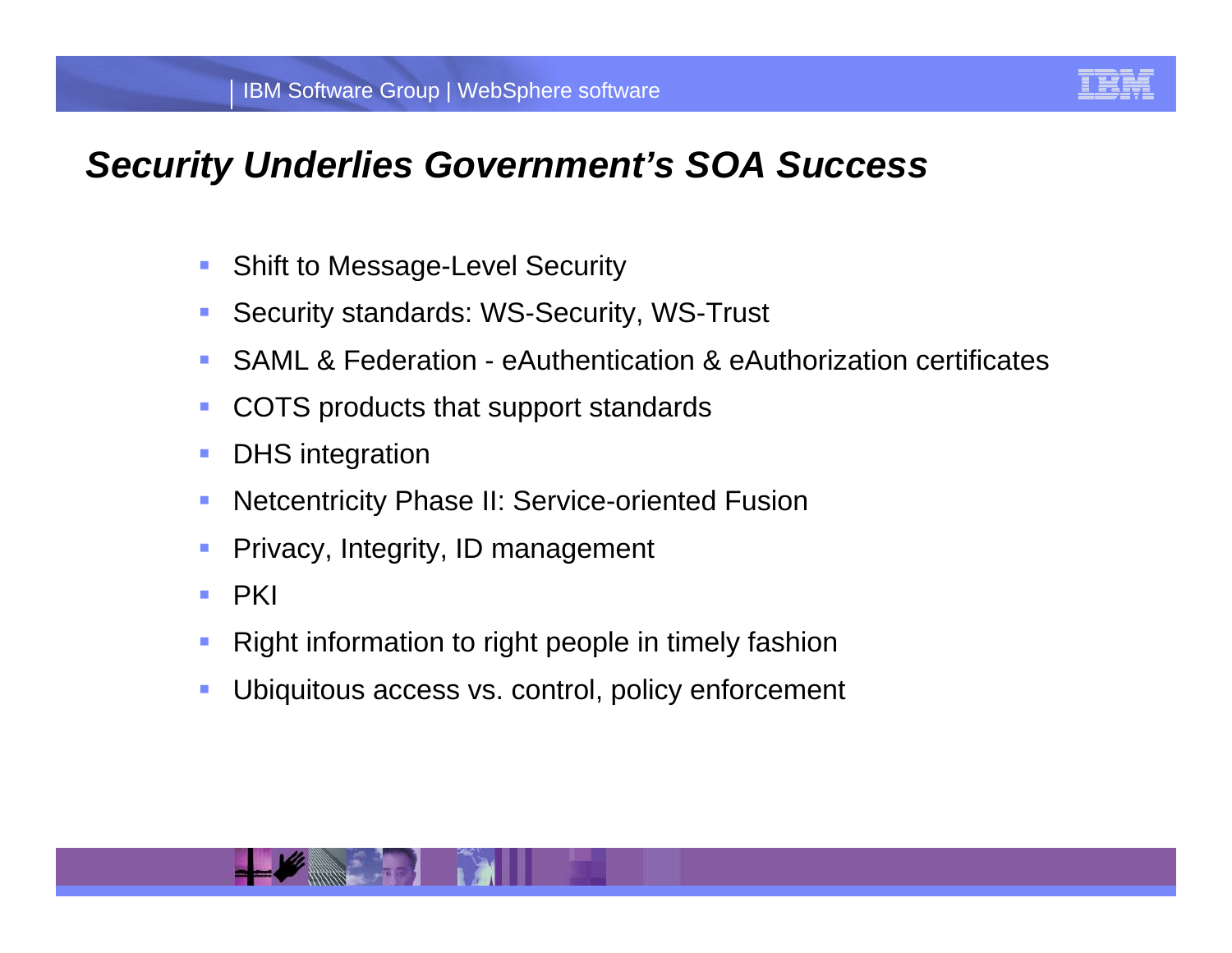

### *Why SOA Security is a Concern*

- **Any new technology has new security implications**
- **XML and SOAP easily connect to backend systems**
- For a business-centric SOA, the exposed systems are critical business systems
- Traditional packet-level security devices do not secure XML/SOAP
- **New compliance and regulatory requirements**
- $\mathcal{L}_{\mathcal{A}}$  In addition to application developers, many other parts of the organization need to be involved

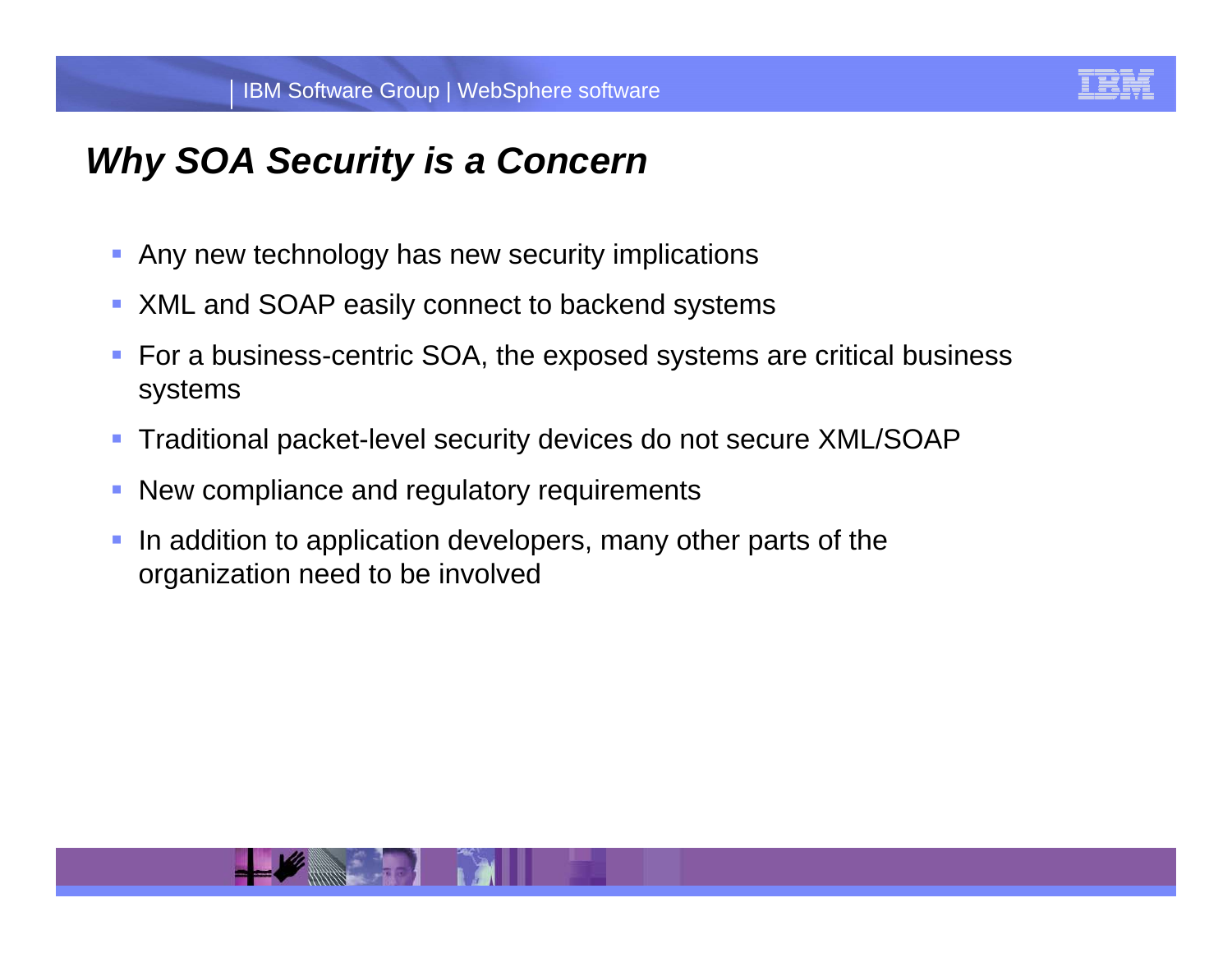

### *Roles of Different Protocol Layers*



#### **SSL is not enough**

- ▶ XML-level threats and XML-aware security
- securing stored or spooled messages
- multi-party transactions, multi-hop networks

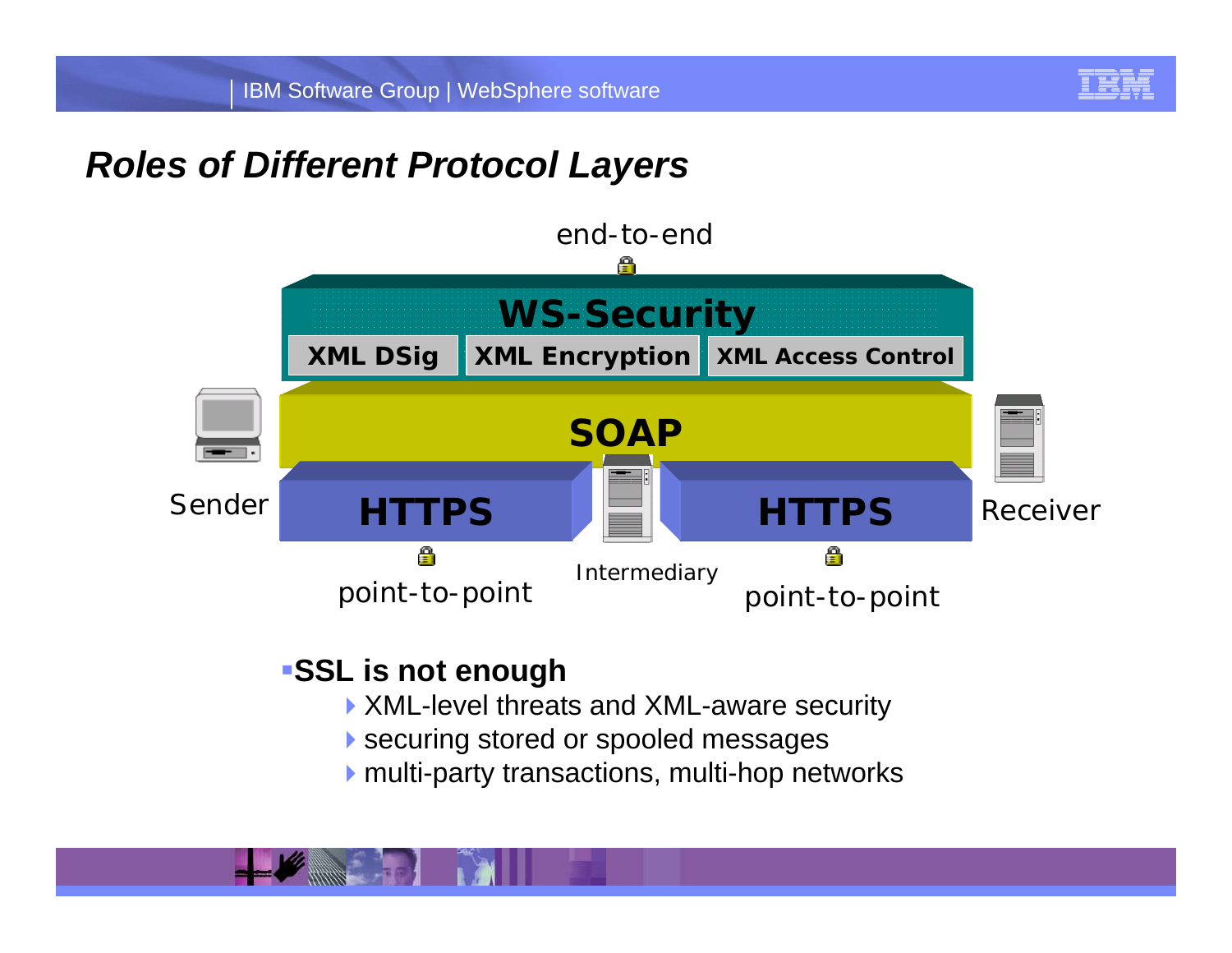

# *Major categories of SOA Security Functions*

- **XML** threat protection
	- Concerned with keeping out malicious XML
	- Sometimes called XML firewall or XML intrusion prevention
- П Message confidentiality & tamper-protection
- **Secure enablement** 
	- Concerned with allowing in only XML compliant with access policy
	- Example: access control policy enforcement
	- Some vendors may call this "trust management"
- Identity management
- Misc. web services management functions
	- Example: service level management

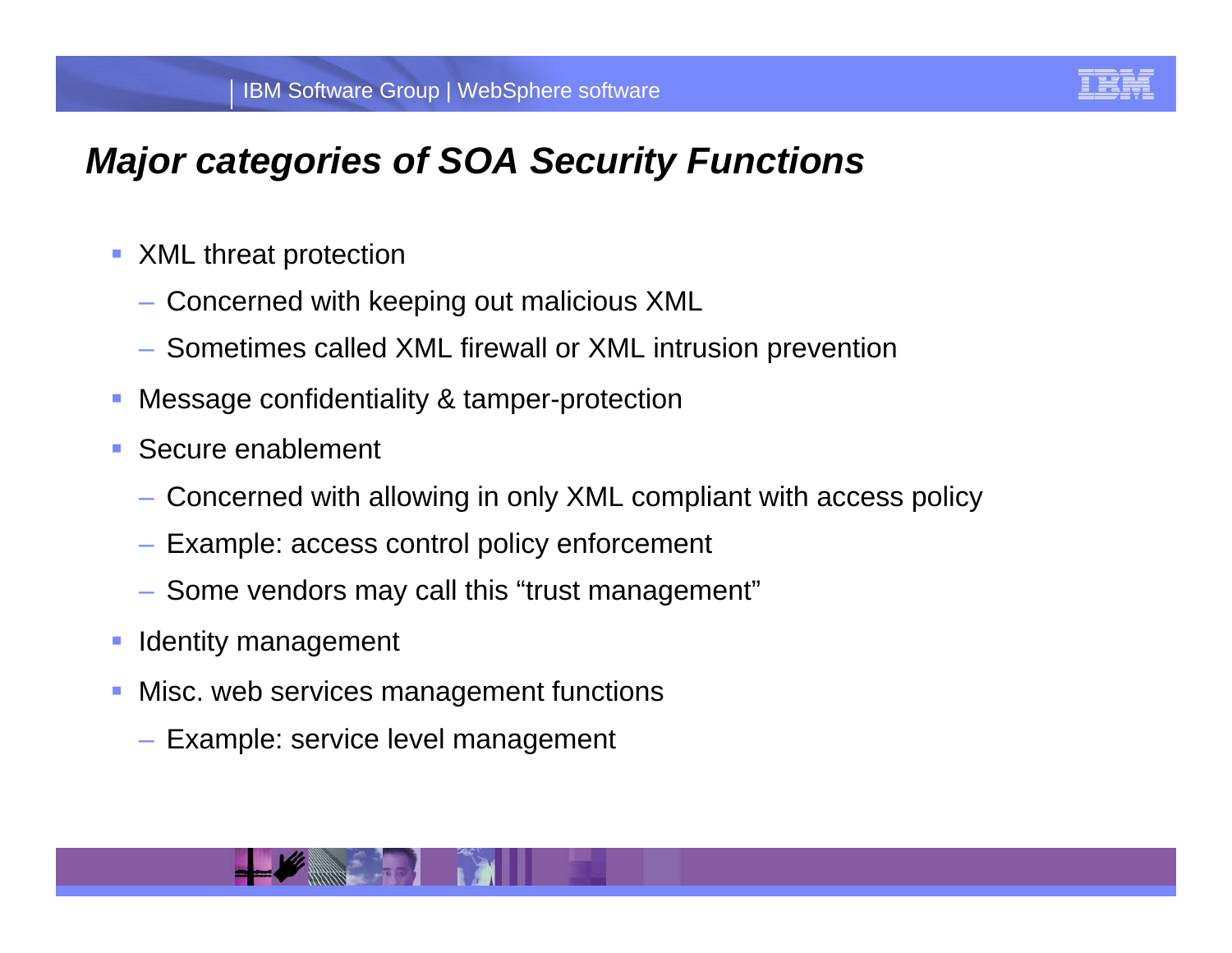

### *XML/SOAP Firewall*

- $\mathcal{L}_{\mathcal{A}}$  Integrated multi-layer filters
	- **IP-layer params (e.g., client IP address)**
	- **SSL params (e.g., client certificate)**
	- **Any part of HTTP header**
	- **XPath or XML configuration files for any part of SOAP header**
	- IBM Software Group | Lotus software **XPath or XML configuration files on any part of XML payload**
	- **First-level filter select based on service, URL, etc.**
- $\mathcal{L}_{\rm{eff}}$ Easy "point and click" Xpath Filtering
- $\mathcal{L}_{\rm{eff}}$ Enable/Disable each SOAP method using WSDL wizard
- $\mathcal{L}_{\mathcal{A}}$ Can be applied at any point in message processing

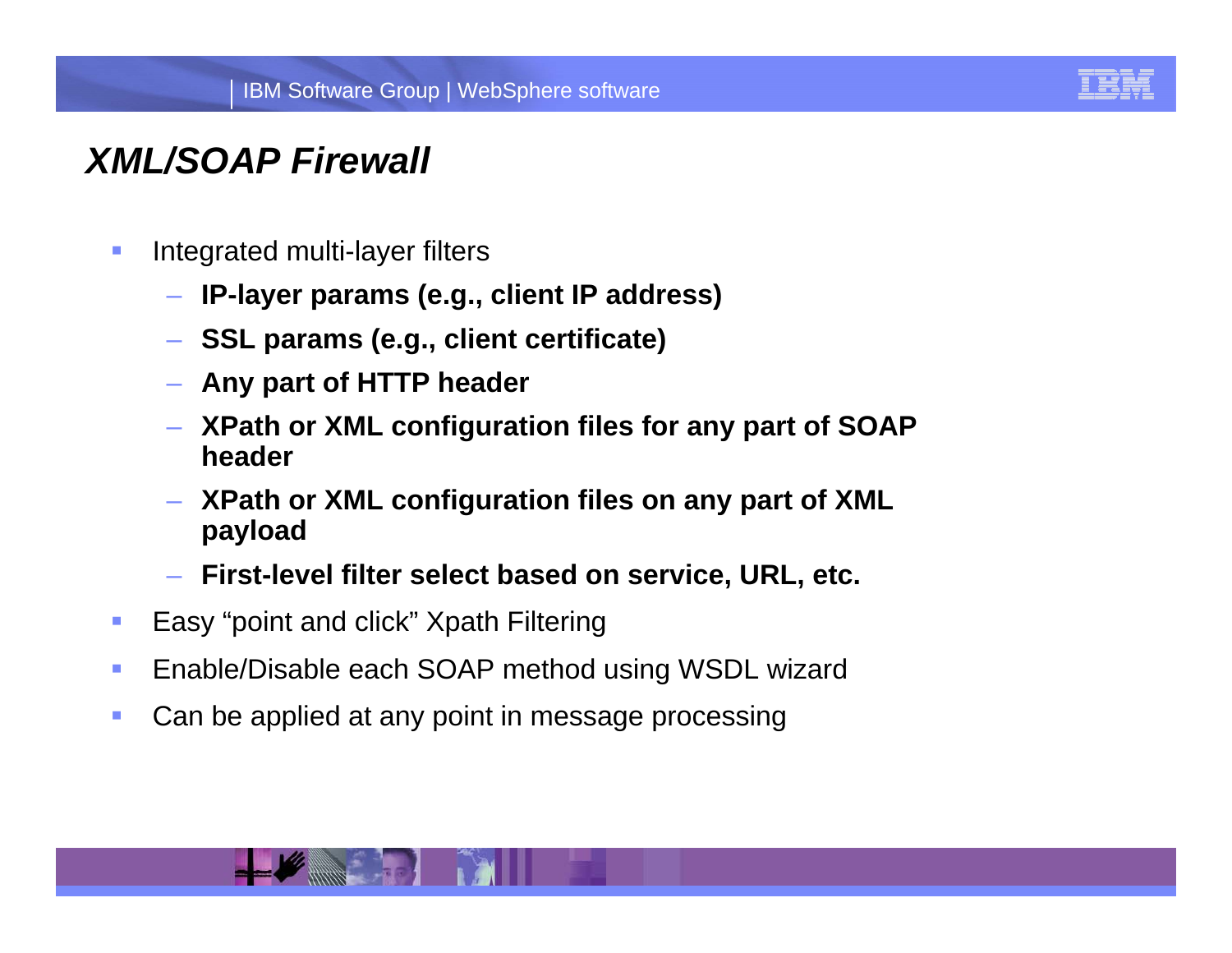

#### *Multiple Level of Defense for SOA*

- $\mathcal{L}_{\mathcal{A}}$  First Level: XML Security Gateway for enhanced security, scalability, and simplicity
- $\mathcal{L}_{\mathcal{A}}$ Second level: Application server for additional processing



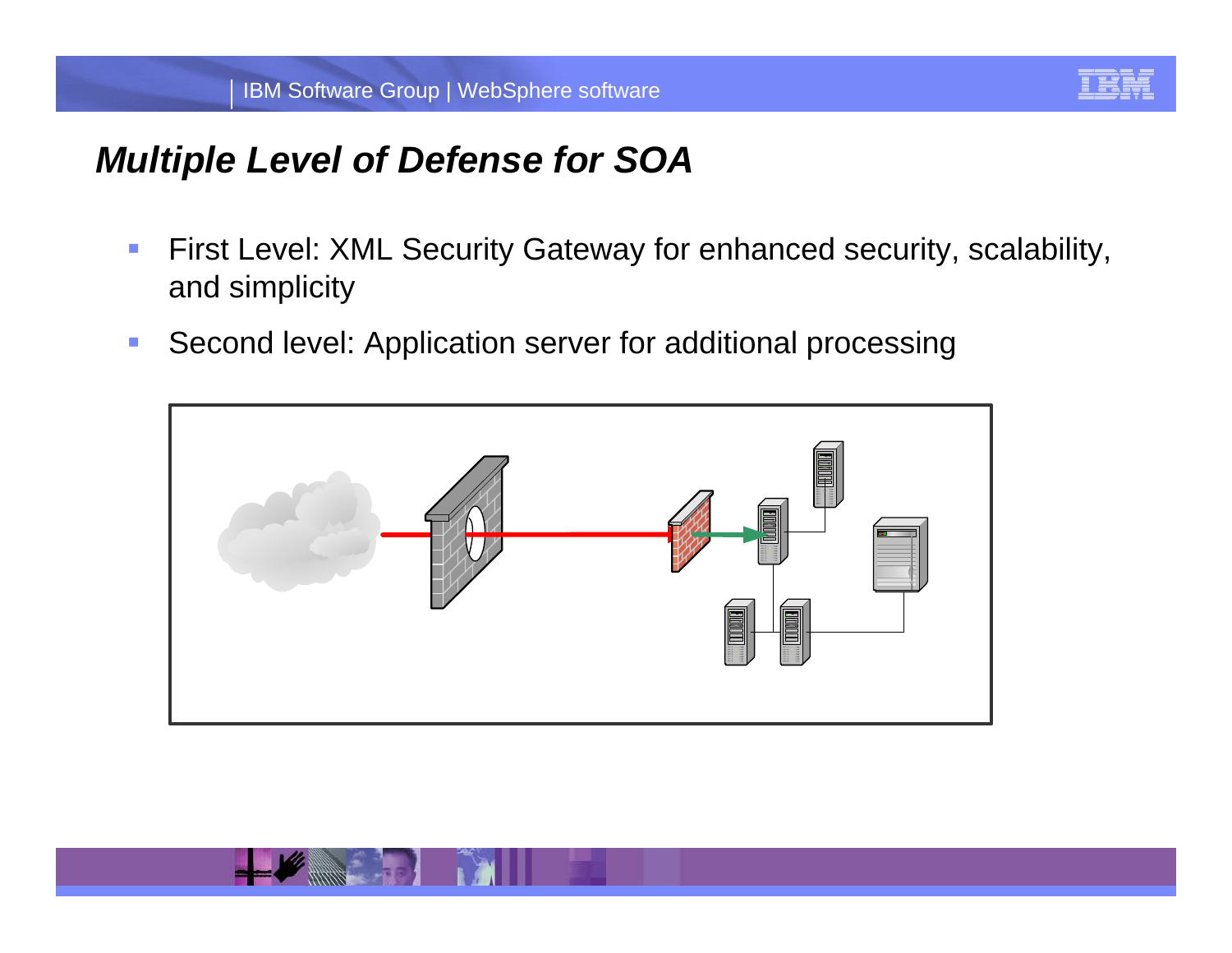

#### *XML Threat Protection*

- $\mathcal{C}$  XML Entity Expansion and Recursion Attacks
- П XML Document Size Attacks
- $\mathcal{L}_{\mathrm{eff}}$ XML Document Width Attacks
- $\mathcal{L}_{\mathcal{A}}$ XML Document Depth Attacks
- П XML Wellformedness-based Parser Attacks
- $\mathcal{L}_{\mathcal{A}}$ Jumbo Payloads
- $\mathcal{L}_{\mathcal{A}}$ Recursive Elements
- r. MegaTags – aka Jumbo Tag Names
- L Public Key DoS
- $\mathcal{L}_{\mathcal{A}}$ XML Flood
- $\mathcal{A}$ Resource Hijack
- $\mathcal{A}$ Dictionary Attack
- $\mathcal{L}_{\mathcal{A}}$ Message Tampering
- $\mathcal{L}_{\mathcal{A}}$ Data Tampering
- $\mathcal{L}_{\mathcal{A}}$ Message Snooping
- XPath Injection
- $\blacksquare$ SQL injection
- $\blacksquare$ WSDL Enumeration
- $\mathcal{L}_{\mathcal{A}}$ Routing Detour
- IBM Software Group | Lotus software Schema Poisoning  $\mathcal{L}_{\mathcal{A}}$ 
	- $\mathcal{L}_{\mathcal{A}}$ Malicious Morphing
	- $\blacksquare$  Malicious Include – also called XML External Entity (XXE) Attack
	- $\mathcal{L}_{\mathcal{A}}$ Memory Space Breach
	- $\mathcal{L}_{\mathcal{A}}$ XML Encapsulation
	- $\mathcal{L}_{\mathcal{A}}$ XML Virus
	- $\mathcal{L}_{\mathcal{A}}$ Falsified Message
	- $\overline{\phantom{a}}$ Replay Attack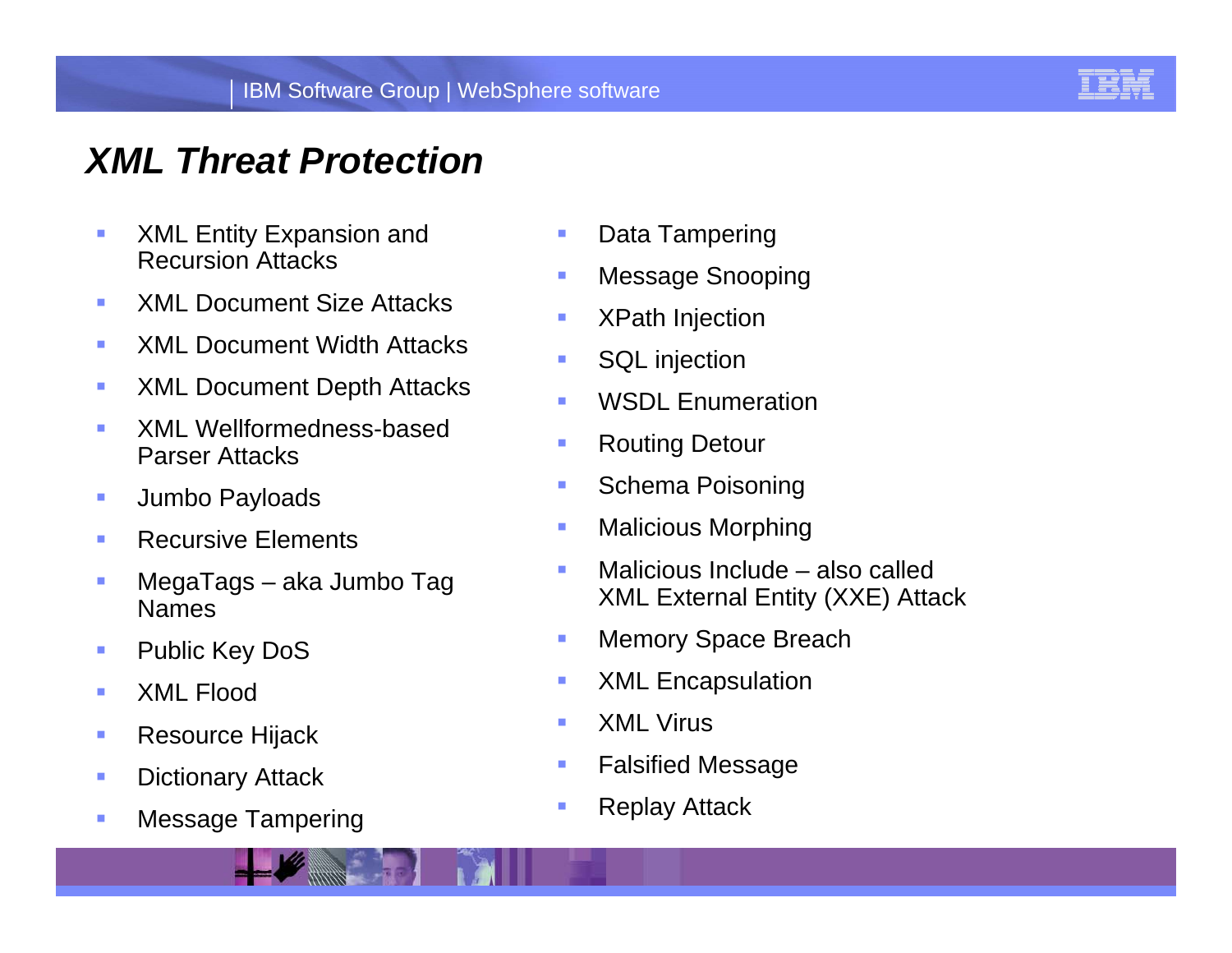

#### *XML/SOAP Data Validation*

- $\mathcal{C}$ Raw XML and SOAP message inspection **(inbound and outbound)**
- $\mathcal{L}_{\mathcal{A}}$ XML well-formedness checks
- $\mathcal{L}_{\mathcal{A}}$ SOAP protocol checks
- $\mathcal{A}$  XML Schema validation options:
	- **Explicitly set XSD in validate step**
	- Fetch "trusted" copy of XSD based on XSD self-declared by incoming XML<br>document **document**
	- **Validate from WSDL for SOAP web services**
- $\overline{\phantom{a}}$  Streaming schema and well-formedness processing
	- **Errors can be detected before the entire message is read in**
- $\mathcal{L}_{\mathcal{A}}$  Business logic and other arbitrary validation
	- **XSLT transformations to extract or validate business-level information contained in XML/SOAP payload**

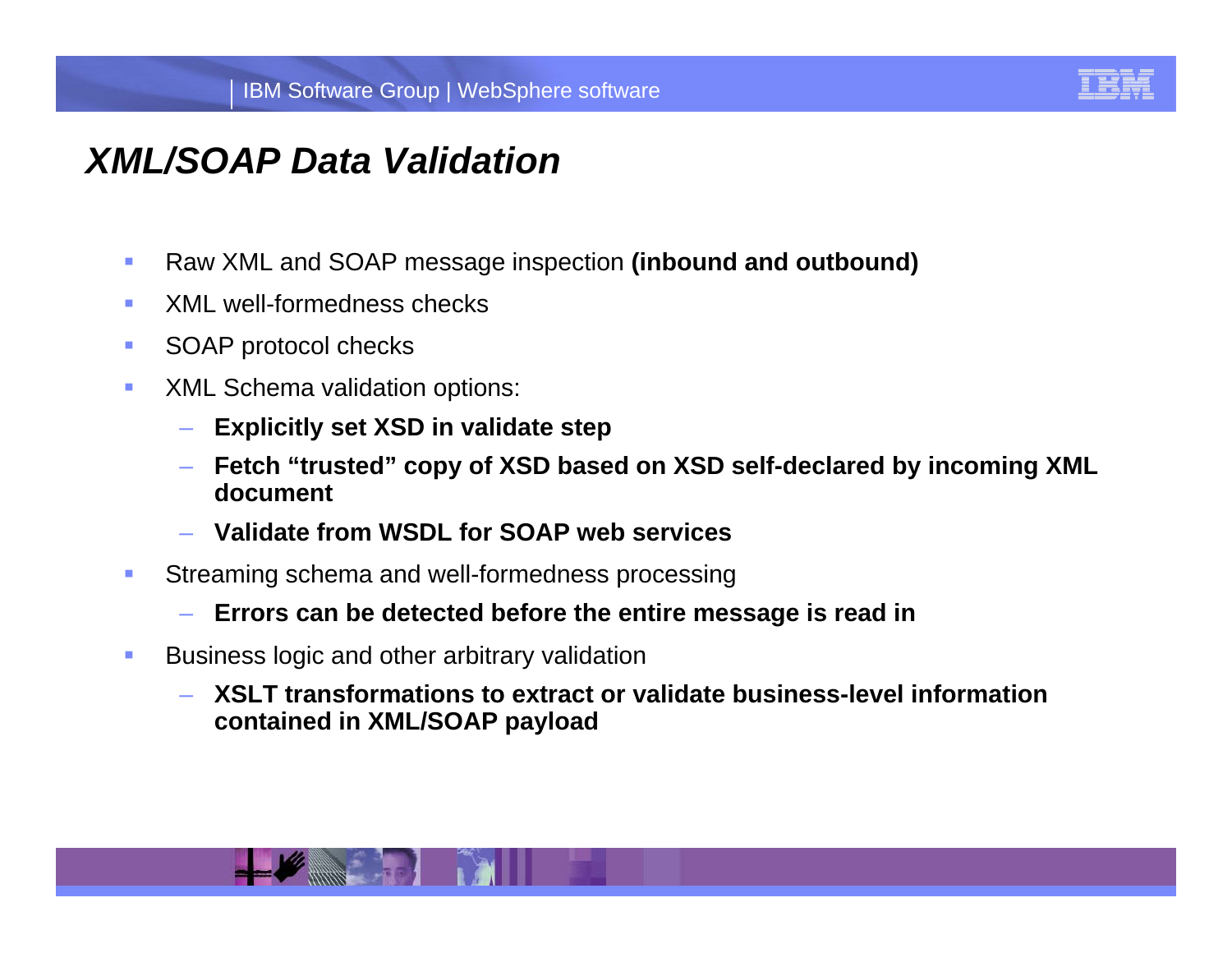

# *Enforcing Access Control*

- $\mathcal{L}_{\mathcal{A}}$ High-speed Security Hardware access policy enforcement point
- $\mathcal{L}_{\mathcal{A}}$ Modular authentication/authorization architecture

```
and the dation both and it is the most control of the software software and the audit-and-post-processing();
x = extract-identity()
z = extract-resource()
zm = map-resource(z)y = authenticate(x); if (y = null) reject
ym = map-credentials-attributes(y)allowed = authorize(ym, zm); if (!allowed) reject
```
- $\mathcal{L}_{\mathcal{A}}$  Identity examples include:
	- WS-Security user/pass token
	- SSL client certificate
	- SAML assertion
	- HTTP basic-auth
	- Proprietary SSO cookie/token
- $\overline{\phantom{a}}$  Resource examples:
	- URL
	- SOAP method

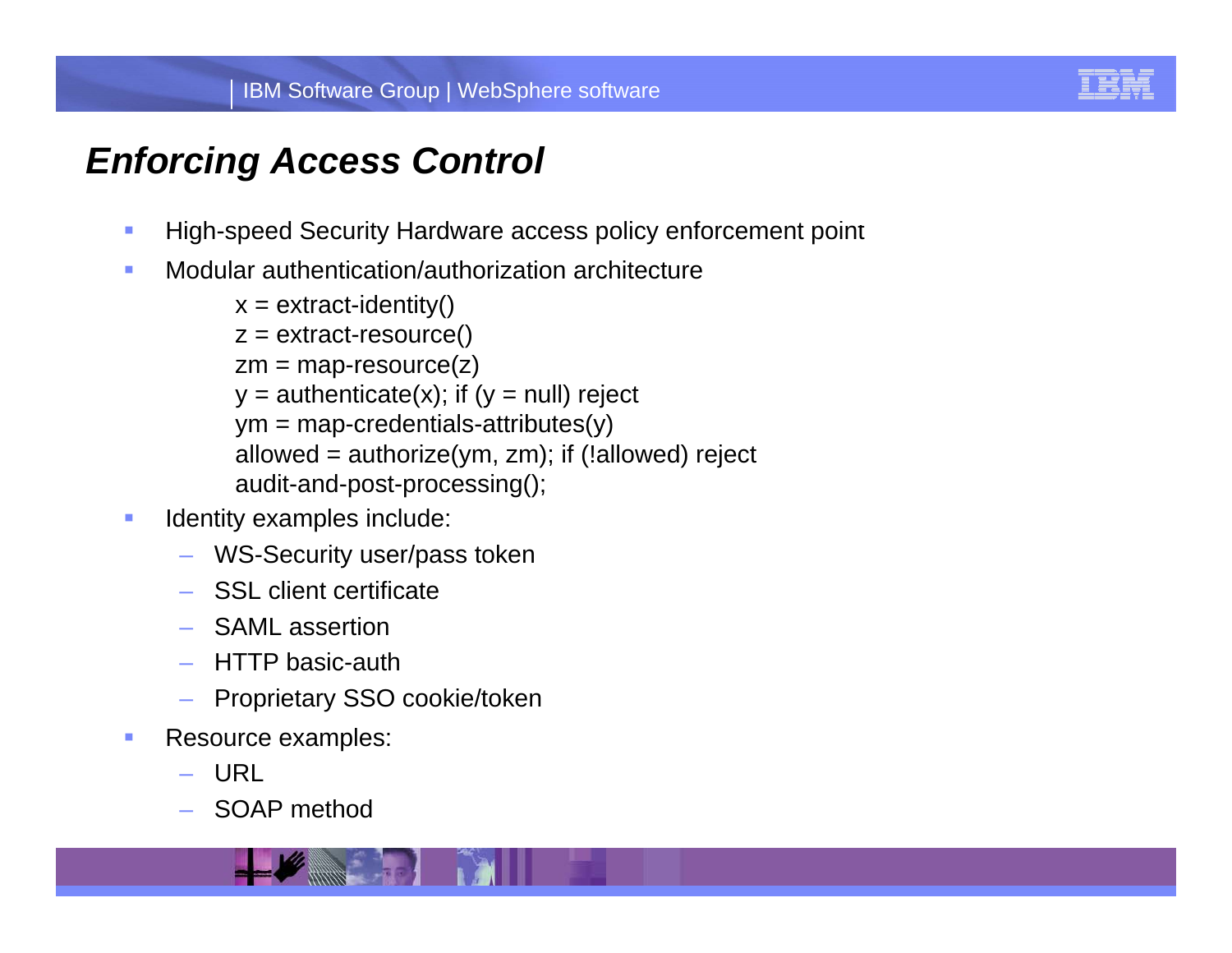

#### *Web Services and SOA Security*

*http://www.ibm.com/developerworks/webservices/library/specification/ws-secmap*

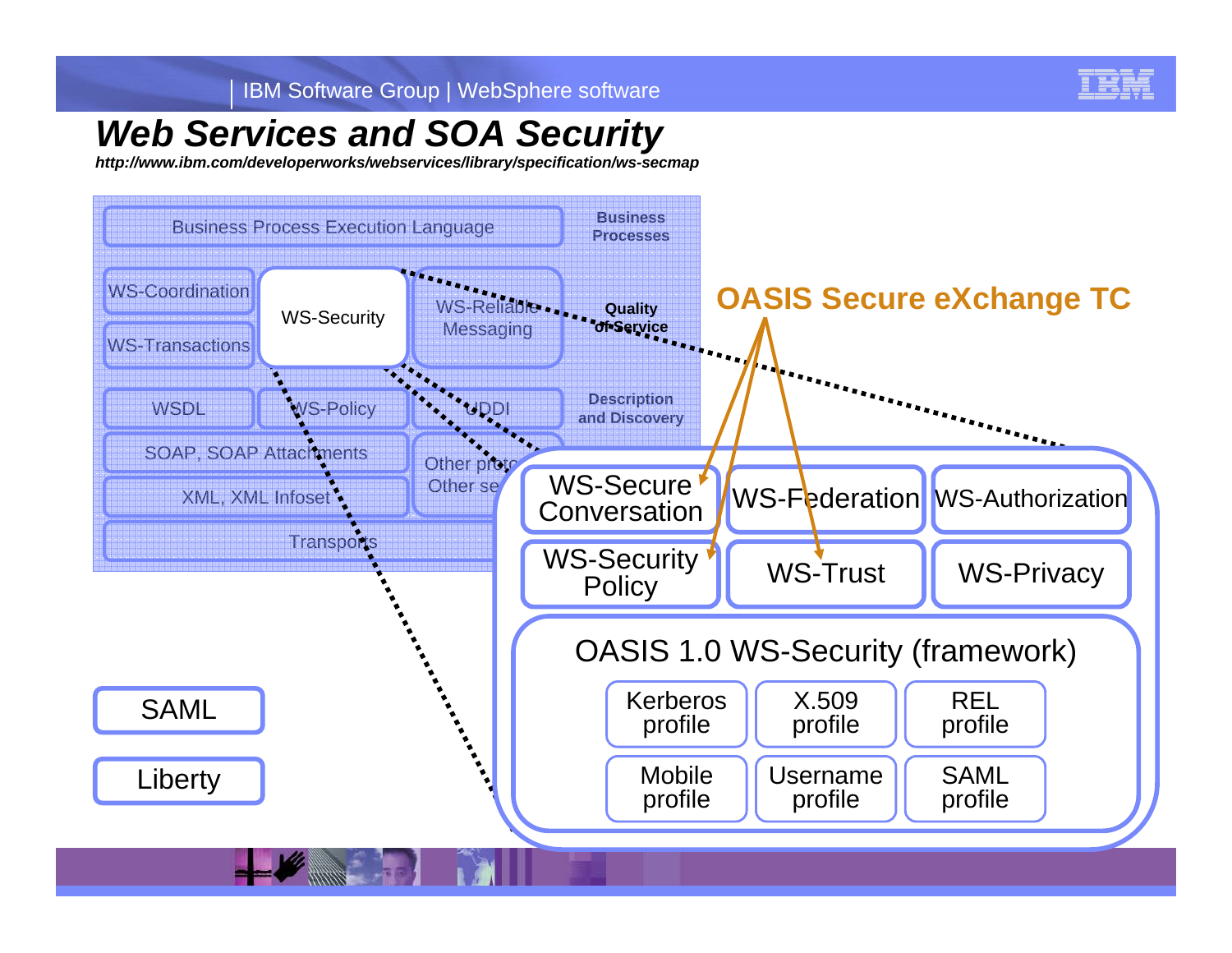

#### *What "supports SAML" can mean*

- a. SAML browser artifacts
	- Support for exchange of several interoperable token information via HTTP (without XML) for web single-sign-on
- $\mathcal{L}_{\mathcal{A}}$  Consume SAML assertions
	- Ability to accept a SAML in an incoming web service request or web service transaction, use it to enable access to some protect service
- **Produce SAML assertions**  $\mathcal{L}_{\mathcal{A}}$ 
	- Generating a SAML assertion based on AAA processing that took place for subsequent access control purposes
- $\mathcal{L}_{\mathcal{A}}$  Make SAML queries
	- Make web service calls to a SAML server for AAA decisions
- $\mathcal{L}_{\mathcal{A}}$  Accept SAML queries
	- Respond to authentication, authorization or audit requst via web service protocol defined by SAML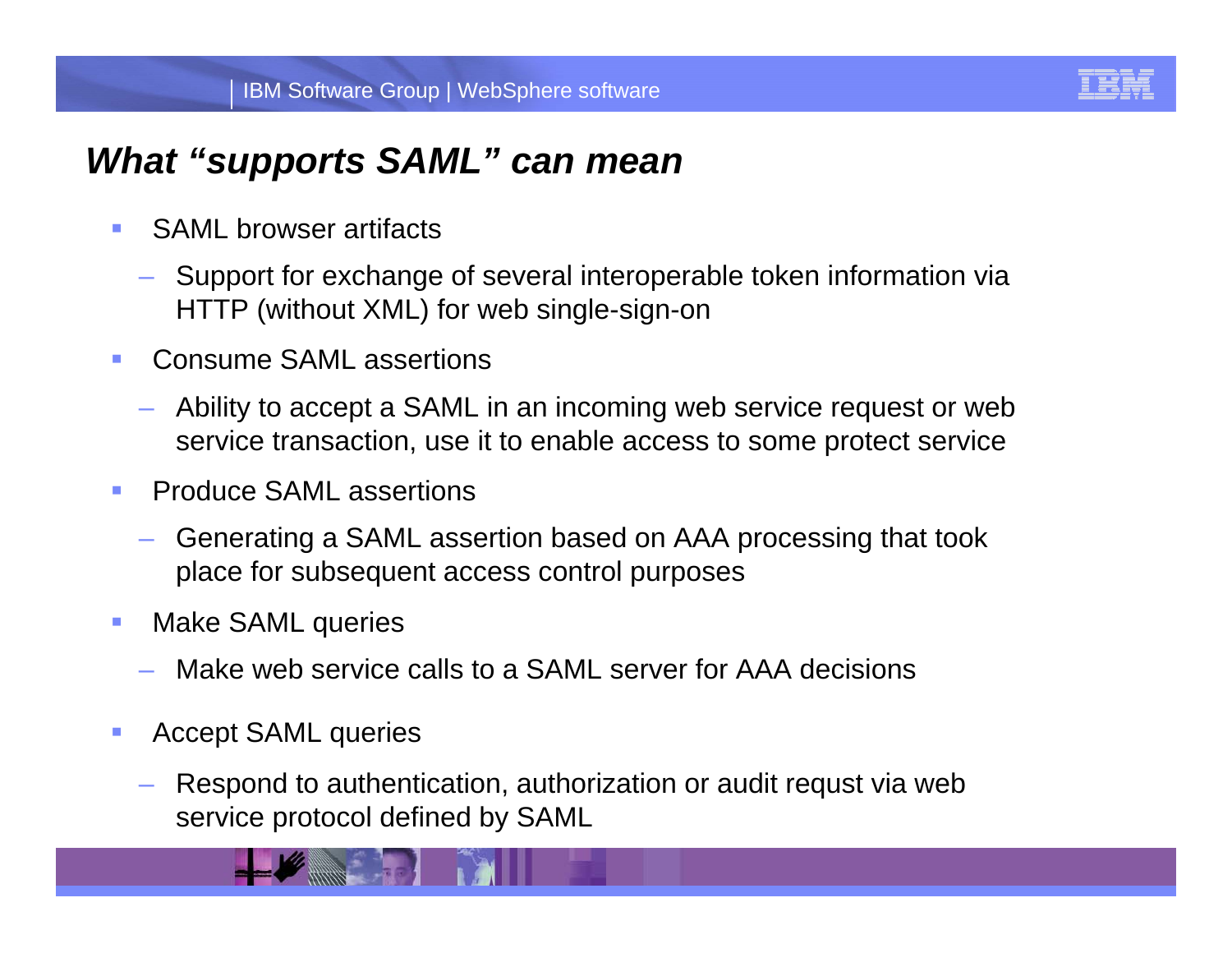

### *WS-Trust*

- $\overline{\phantom{a}}$  Extends WS-\* and WS-Security directly
- $\mathcal{L}_{\mathcal{A}}$  Security tokens:
	- –**Issue**
	- Renew
	- Validate
- $\mathcal{A}$  Trust relationships
	- –Establish
	- Assess the presence of
	- –Broker trust relationships



Figure courtesy of WS-Trust specification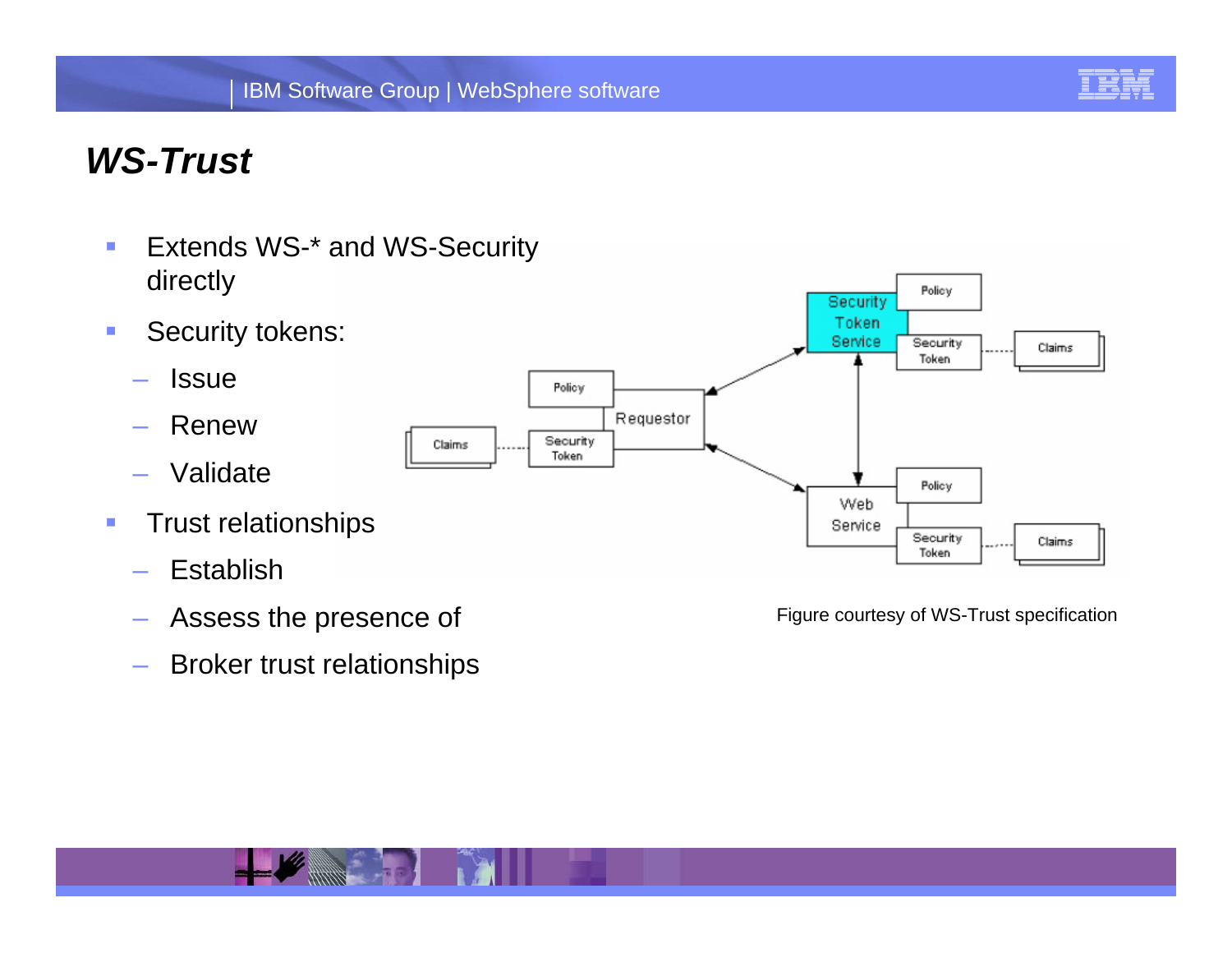

#### *The Need for Hardware Based XML Security*

- ۰ Hardware XML Security Reduces Complexity
- $\overline{\phantom{a}}$ Hardware XML Provides Hardened Security
- $\sum_{i=1}^{n}$  $\overline{\phantom{a}}$ **Hardware XML Security Delivers superior Performance**
- $\overline{\phantom{a}}$ Hardware XML Security Encourages Interoperability

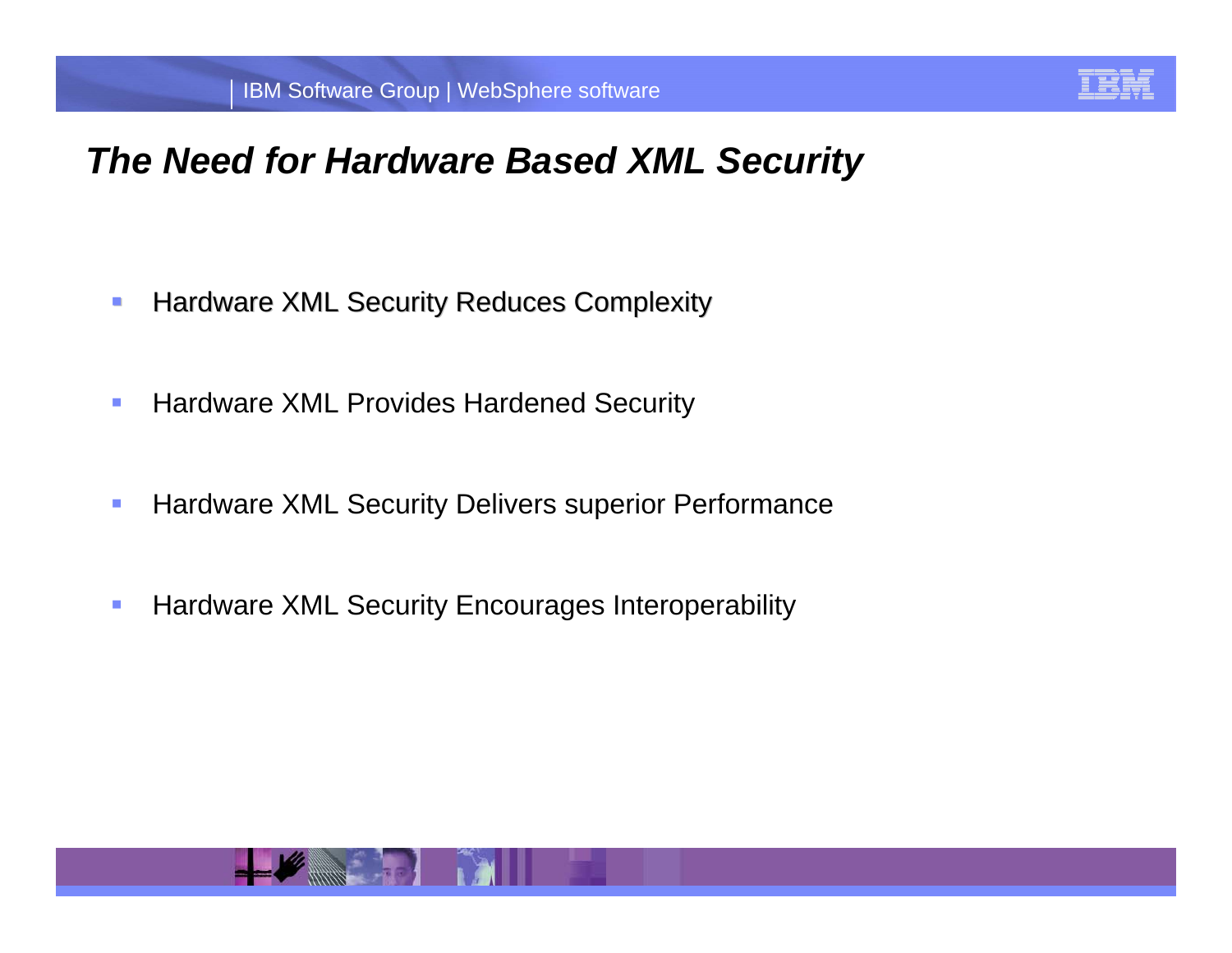

#### *Hardware provides Hardened Security*

#### $\mathcal{L}_{\mathcal{A}}$ **Accountability:**

- OS upgrades
- Security software upgrades
- Hardware upgrades

#### $\overline{\phantom{a}}$ **Hardened OS**

- Eliminate generic processes, daemons or listeners.

#### $\mathcal{L}_{\mathcal{A}}$ **Hardware-based crypto Algorithms**

- Prevent application developers from using weak crypto implementations
- **Separation of Security Policies from Applications**

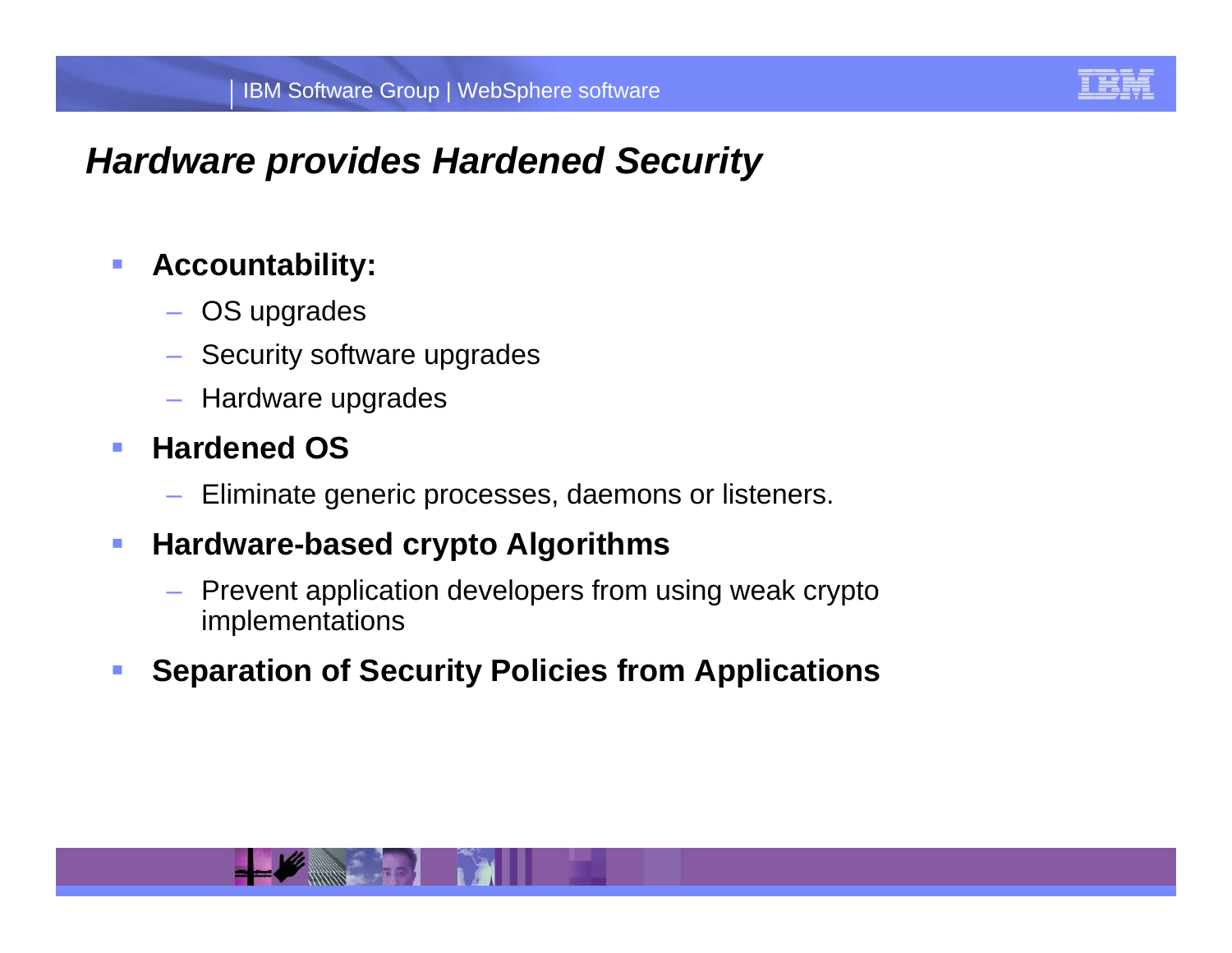

# *XML Cryptography & Security Performance*

- $\mathcal{L}_{\mathcal{A}}$ Crypto operations are resource-intensive
- $\mathcal{L}_{\mathcal{A}}$ Public-key crypto operations are very expensive
- $\mathcal{L}_{\mathcal{A}}$  Familiar example SSL
	- A couple RSA ops per connection, bulk encryption
	- Today, SSL hardware acceleration is well-accepted practice
- IPHOT INDICOURTY DUSCUP ANNE INCOOL DO CONTROL DE CONTROL DE CONTROL DE CONTROL DE CONTROL DE CONTROL DE CONTR<br>De la partie de control de control de control de control de control de control de control de control de control ×. **XML example: WS-Security based XML message** 
	- Signed header(s)
	- Public-key encrypted symmetric key
	- Encrypted payload sections
	- Signed payload sections
	- 10+ public-key ops per message is quite likely
- $\mathcal{L}_{\mathcal{A}}$ Multiple messages per connection
- $\mathcal{L}_{\mathcal{A}}$ XML processing also significant

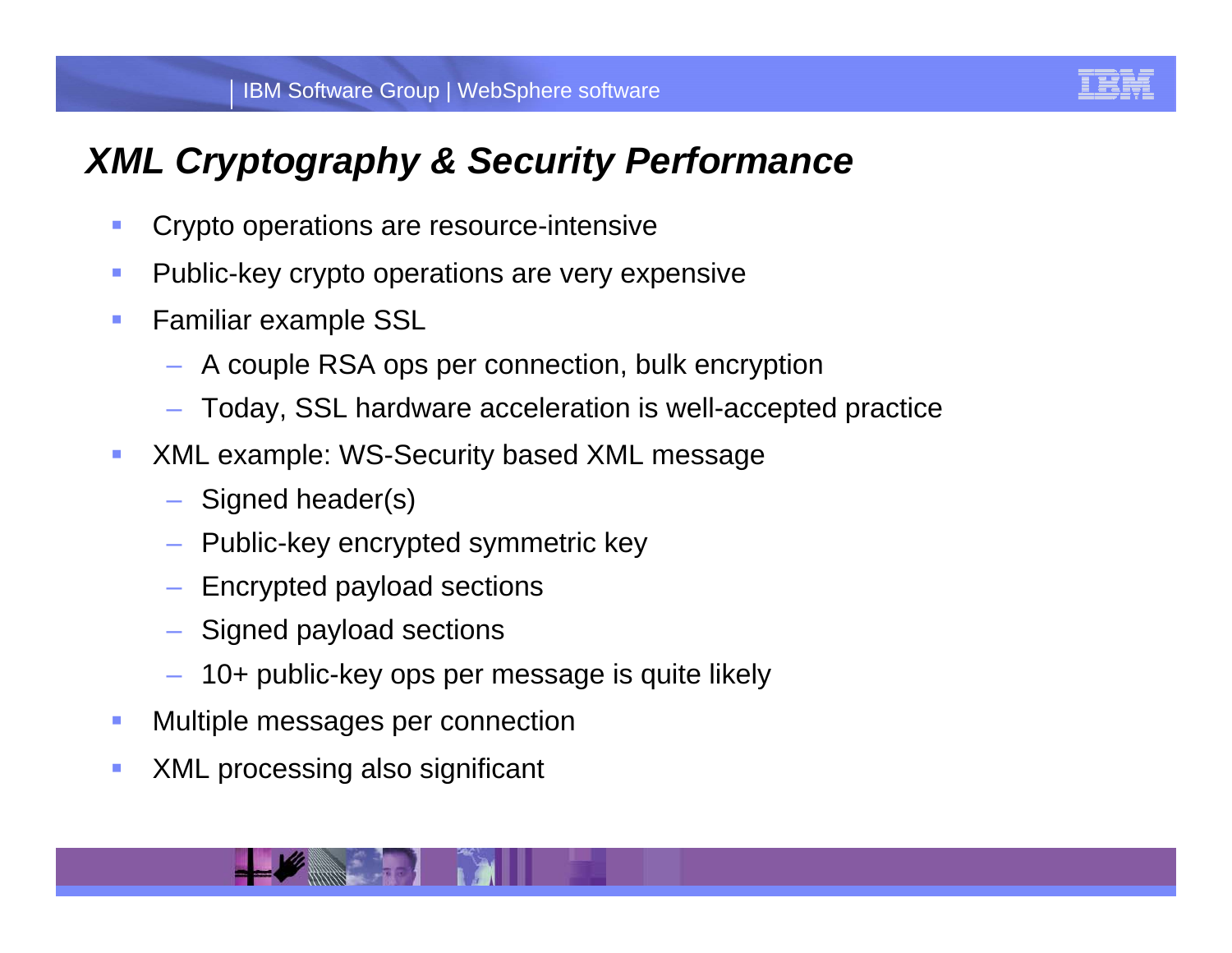

### *XML hardware encourages interoperability*

- $\mathcal{L}_{\mathcal{A}}$ Coupled to the other systems by Ethernet jack, not custom code
- $\mathcal{L}_{\mathcal{A}}$ Separation of concerns
- $\mathcal{L}_{\mathcal{A}}$ Network gear business model based on "out-of-the-box" interop
- **Large software vendors focused on creating XML-enabled platforms**  $\mathcal{L}_{\mathcal{A}}$ 
	- Functionality and development tools benefit
	- Interop is necessarily secondary, standards wars looming
- $\mathcal{L}_{\mathcal{A}}$ Network vendors architecturally unable to achieve "lock-in"
- $\mathcal{L}_{\mathcal{A}}$  Focused on a concrete set of challenges
	- XML security performance
	- Interoperability.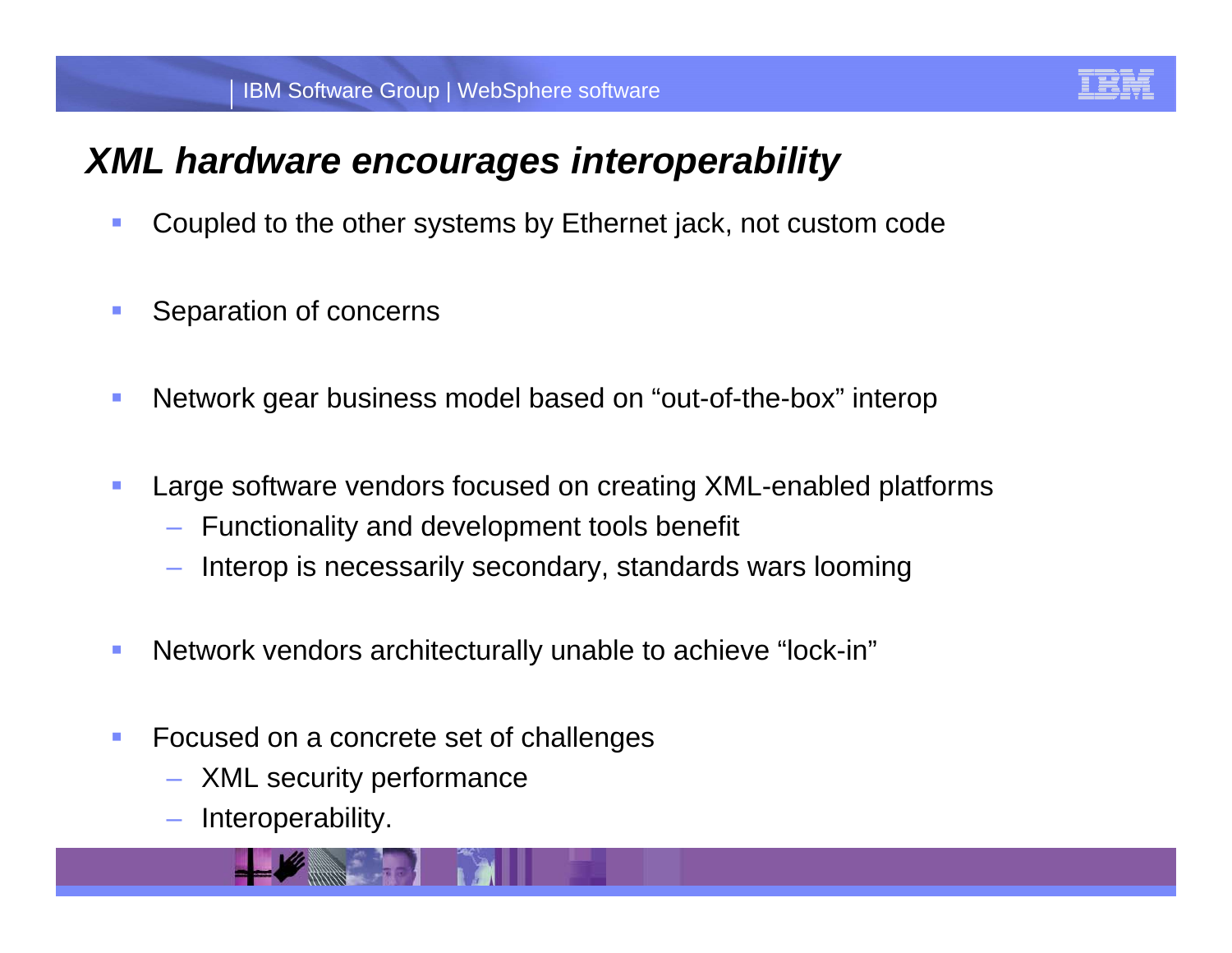

#### *Interoperability promoted through Standards Bodies*

- $\blacksquare$  Interoperability is hard work, but much more likely
	- WSI promotes webServices Interoperability.
		- • The WS-I testing tools are designed to help developers determine whether their Web services are conformant with Profile Guidelines.
	- "SOAP Specifications Assertions and Test Collection"
		- A SOAP 1.2 implementation that passes all of the tests specified in this document may claim to conform to the SOAP 1.2
- **Baseline Standards have matured, for example:**<br>**Baseline Standards have matured, for example:** π
	- SOAP 1.1 May 2000
	- XML DSIG Feb 2002
	- SAML 1.0 November 2002
	- WS-Security April 2002
- $\mathbf{r}$ Integration with CA's, policy stores, schema repositories, service repository registries
- ▉ Interoperability in a heterogeneous environment with application servers, in-house software, hardware devices from other vendors

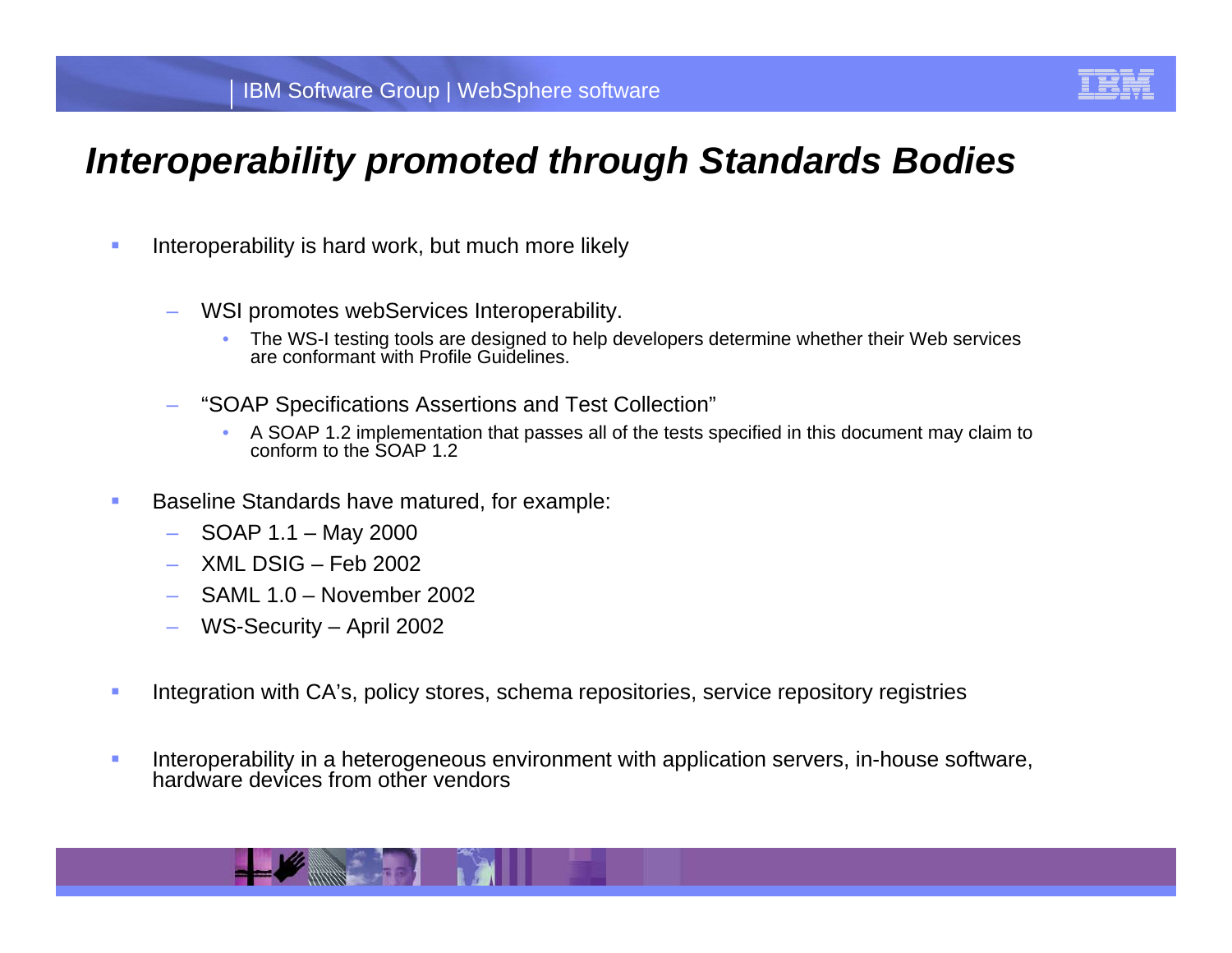

### *SOA Appliances Fit with FEA*



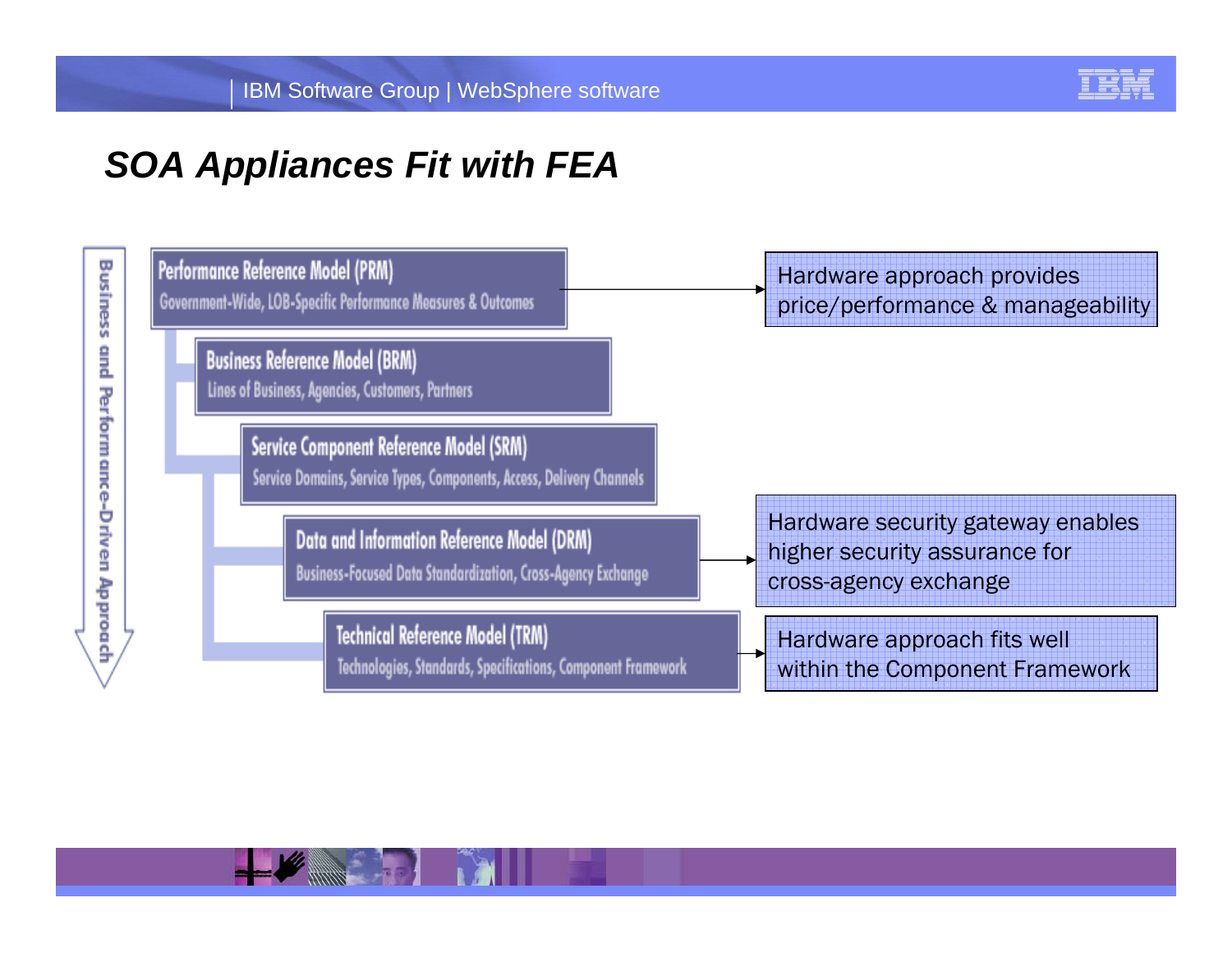

#### *Example of other SOA appliance use: XML Routers*



- T, Content-based routing based on dynamic XPath tables
- $\overline{\phantom{a}}$ SOAP protocol routing and load balancing
- $\mathcal{C}$ Message enrichment yia headers
- $\mathcal{L}_{\mathcal{A}}$ Publish-Subscribe based on content in messages
- $\mathcal{L}_{\mathcal{A}}$ Message duplication & relay
- $\mathcal{L}_{\mathcal{A}}$ QoS and QoP based on message conterstatellite dish
- $\mathcal{C}$ Routing and delivery independent of producers or consumers

 $\le$ msq id='50'><l english </lang <event>small arr </event> <coord> Comm. Tower  $31.5$  </coord>

**XML**